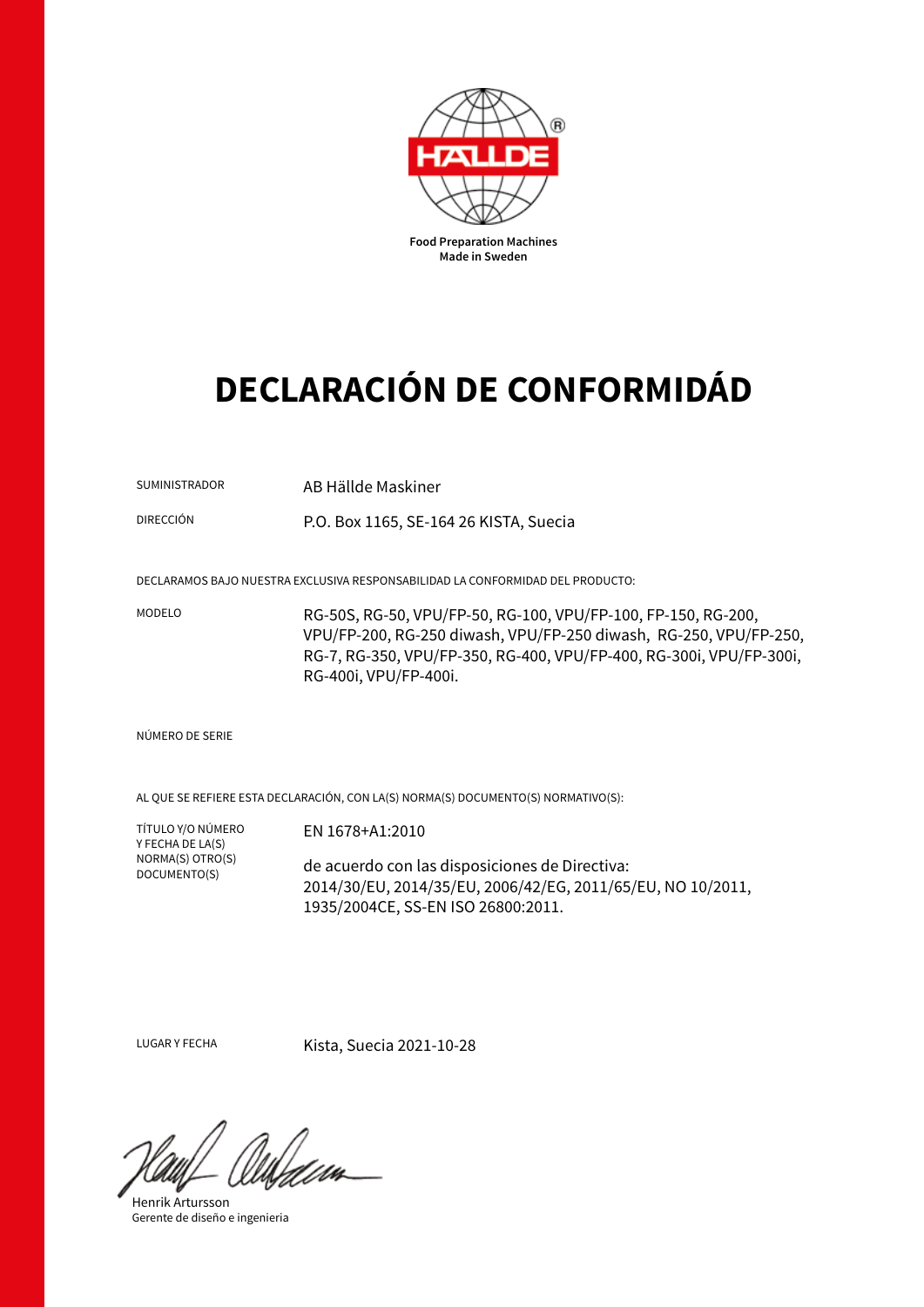

## **DECLARACIÓN DE CONFORMIDÁD**

SUMINISTRADOR AB Hällde Maskiner

DIRECCIÓN P.O. Box 1165, SE-164 26 KISTA, Suecia

DECLARAMOS BAJO NUESTRA EXCLUSIVA RESPONSABILIDAD LA CONFORMIDAD DEL PRODUCTO:

MODELO CC-32S, CC-34.

NÚMERO DE SERIE

AL QUE SE REFIERE ESTA DECLARACIÓN, CON LA(S) NORMA(S) DOCUMENTO(S) NORMATIVO(S):

TÍTULO Y/O NÚMERO Y FECHA DE LA(S) NORMA(S) OTRO(S) DOCUMENTO(S)

EN 12852+A1:2010 EN 1678+A1:2010

de acuerdo con las disposiciones de Directiva: 2014/30/EU, 2014/35/EU, 2006/42/EG, 2011/65/EU, NO 10/2011, 1935/2004CE, SS-EN ISO 26800:2011.

LUGAR Y FECHA Kista, Suecia 2021-10-28

Henrik Artursson Gerente de diseño e ingenieria